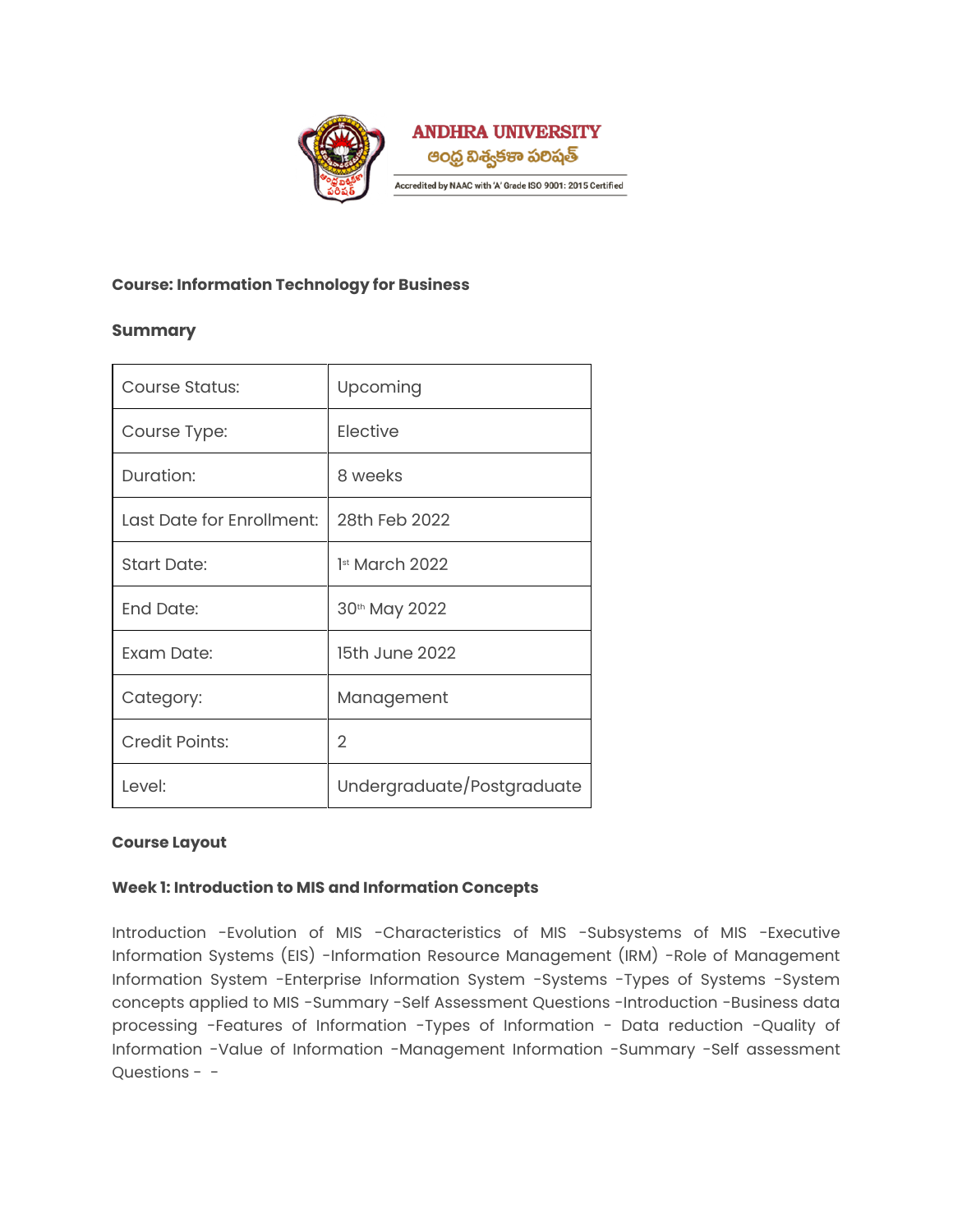#### **Week 2: Structure of MIS and Role of Computers in MIS**

Introduction -Multiple approaches to structure of MIS -Synthesis of MIS structure -Extent of integration of information system -Information Network -Role of computers in MIS subsystems -Production Information System -Marketing Information System -Finance Information System -Personnel Information System -Summary -Self Assessment Questions

### **Week 3: Transaction Processing System and Decision Support System**

Introduction -Types of DSS -Characteristics of DSS -Components of DSS -DSS tools for different levels of Management -DSS capabilities -Group Decision Support System -Transaction Processing Cycle -Features of TPS -Transaction Documents -Transaction Processing Modes - Functional TPS -Summary -Self Assessment Questions

### **Week 4: Expert Systems**

Introduction -Components and Structure of Expert System -Characteristics and objectives of Expert system -Advantages of Expert System -Disadvantages of Expert System -Applications of Expert System -Summary -Self Assessment Questions

### **Week 5: Enterprise Resource Planning**

Introduction -Evolution of ERP -Activities of MRPII -Popular ERP packages -Functions of SAPR/3 -Baan ERP module -Information integration through ERP -Implementation of ERP - Configuration and customization of ERP -Advantages of ERP -Disadvantages of ERP -Summary -Self Assessment questions - -

# **Week 6: Customer Relationship Management and Supply Chain Management**

Introduction -Role of CRM -Advantages of CRM -CRM Software -CRM Packages -Types of CRM -Supply Chain -Supply Chain Drivers -Supply Chain Processes -Supply Chain Decisions - Supply Chain Management -SCM solutions -Summary -Self Assessment questions

#### **Week 7: Electronic Commerce**

Introduction -E-Commerce and E-Business -Electronic Data Interchange (EDI) -Business opportunities opened up by the internet -Threats from Internet-based electronic commerce - E-Commerce Activities -Mobile Commerce -Summary -Self Assessment Questions

# **Week 8: Social and Legal Aspects of Computerization**

Introduction -Moral dimension to use of Information Technology -Social Issues -Cyber Crimes -Impact of computers on individuals, organizations and society -Major Security Threats - Security Measures -Worms and Viruses -Summary -Self Assessment questions